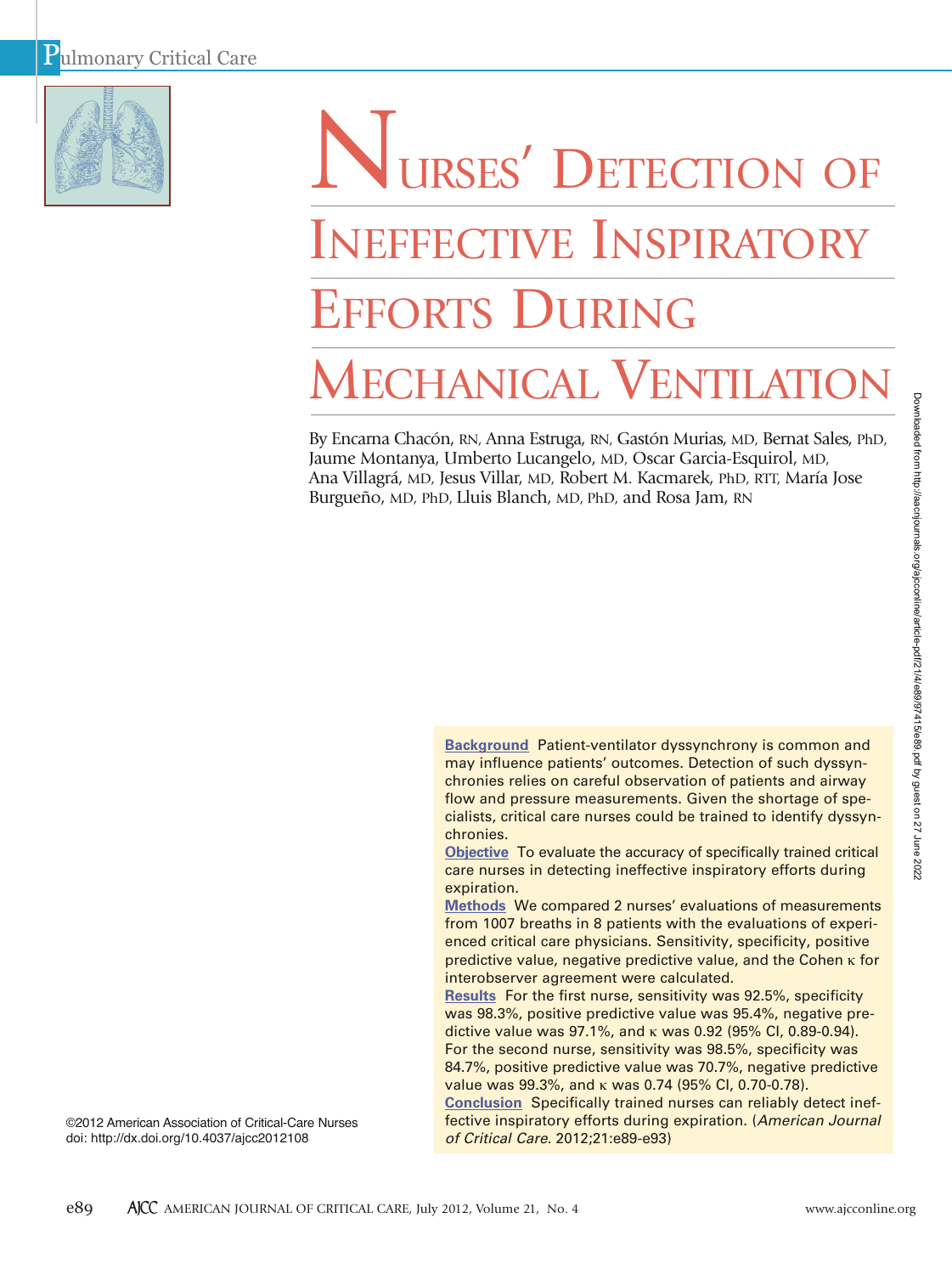atient-ventilator dyssynchrony (PVD) is highly prevalent in patients receiving<br>mechanical ventilation,<sup>1-3</sup> and it may influence their outcome. PVD increases the<br>duration of mechanical ventilation and consequently the trac atient-ventilator dyssynchrony (PVD) is highly prevalent in patients receiving mechanical ventilation, $1-3$  and it may influence their outcome. PVD increases the duration of mechanical ventilation and consequently the tracheostomy rate.<sup>1,4</sup> PVD has also been implicated in respiratory muscle injury.<sup>1,4,5</sup> Ineffective inspiratory efforts during expiration (IEE) and double triggering are the most common ventilator. Nowadays, IEE detection is based on the careful observation of patients' inspiratory efforts and waveforms on mechanical ventilators.<sup>7,8</sup> IEEs can be detected by identifying a sudden decrease in expiratory flow that is due to a reduction in expiratory driving pressure (alveolar pressure minus airway pressure) caused by the activity of inspiratory muscles (see Figure). Nevertheless, the clinical ability to recognize patient-ventilator dyssynchronies by visual inspection of flow and airway pressure tracings is generally quite low.<sup>9</sup>

Training nurses to detect PVD would have some advantages. First, it would help compensate for the lack of critical care physicians.<sup>10</sup> Moreover, nurses spend more time with patients, so nurses could detect dyssynchrony earlier than other caregivers would.

We hypothesized that after specific training, critical care nurses would be able to detect IEE as accurately as critical care physicians could detect it.<sup>11</sup> Preliminary data from this study were presented at an international meeting.12

## **About the Authors**

**Encarna Chacón, Anna Estruga,** and **Rosa Jam** are nurses and **Oscar Garcia-Esquirol, Ana Villagrá, María Jose Burgueño,** and **Lluis Blanch** are physicians in the critical care center at Hospital de Sabadell, Corporació Sanitària Universitària Parc Tauli, Universitat Autònoma de Barcelona, Sabadell, Spain. **Gastón Murias** is a physician in the Clínica Bazterrica y Clínica Santa Isabel, Buenos Aires, Argentina. **Bernat Sales**, **Ana Villagra,** and **Lluis Blanch** are researchers at the CIBER Enfermedades Respiratorias, ISCIII, Madrid, Spain. **Bernat Sales** and **Jaume Montanya** are engineers and **Oscar Garcia-Esquirol** and **Lluis Blanch** are physicians at Fundació Parc Tauli, Corporació Sanitària Universitària Parc Tauli, Sabadell, Spain. **Umberto Lucangelo** is a physician in the Dipartimento di Medicina Perioperatoria, Terapia Intensiva ed Emergenza, Ospedale di Cattinara, Universita' degli Studi di Trieste, Italy. **Jesus Villar** is a researcher for the Multidisciplinary Organ Dysfunction Evaluation Research Network (MODERN), Research Unit, Hospital Universitario Dr Negrin, Las Palmas de Gran Canaria, Spain. **Robert M. Kacmarek** is a respiratory therapist at Massachusetts General Hospital and a professor at Harvard Medical School in Boston, Massachusetts.

**Corresponding author:** Encarna Chacón, Critical Care Center, Hospital de Sabadell, Corporació Sanitària Universitària Parc Taulí, Universitat Autònoma de Barcelona, Parc Taulí 1 (08208), Sabadell, Spain (e-mail: EChacon@tauli.cat).

# **Materials and Methods**

The institutional ethics committee approved the study, waiving informed consent from the patients because the study was observational and investigators were not involved in any clinical decision, no extra effort for personnel and no change in usual treatment were required, and patients' anonymity was ensured by encryption software. All physicians and nurses participating in the study provided their consent.

## **Subjects**

We studied airway flow and pressure recordings of 1024 breaths from 8 patients admitted to a general intensive care unit (ICU). We included patients who were at least 18 years old and had been undergoing mechanical ventilation for more than 24 hours with 1 of 2 ventilators: Evita 4 (Dräger Medical AG, Lubeck,

Germany) or Servo-i (Maquet Critical Care, Solna, Sweden). The study subjects were the first 8 patients to undergo mechanical ventilation in the ICU of our hospital after the installation of the signal acquisition system (BetterCare, Sabadell, Spain). We decided to present approximately 1000 breaths to the study participants, a fair estimate of the number of breaths an expert or nurse can evaluate without getting tired or losing concentration. The signal acquisition system classified each breath into 4 categories as a function of the degree of deviation of the actual expiratory flow from a theoretical mono-exponential expiratory flow calculated from patient's respiratory mechanics. We selected the first 32 breaths in each deviation category from each of the 8 patients, and this yielded a data base of 1024 breaths for the study. A random-

Patient-ventilator dyssynchrony increases mechars ical ventilation duration and consequently the Fracheostomy rates<br>
increases mechanics<br>
increases mechanics<br>
increases mechanics<br>
increases mechanics<br>
increases mechanics<br>
increases on 28<br>
increases on 28<br>
increases on 28<br>
increases and 28<br>
increases in 28<br>
increases i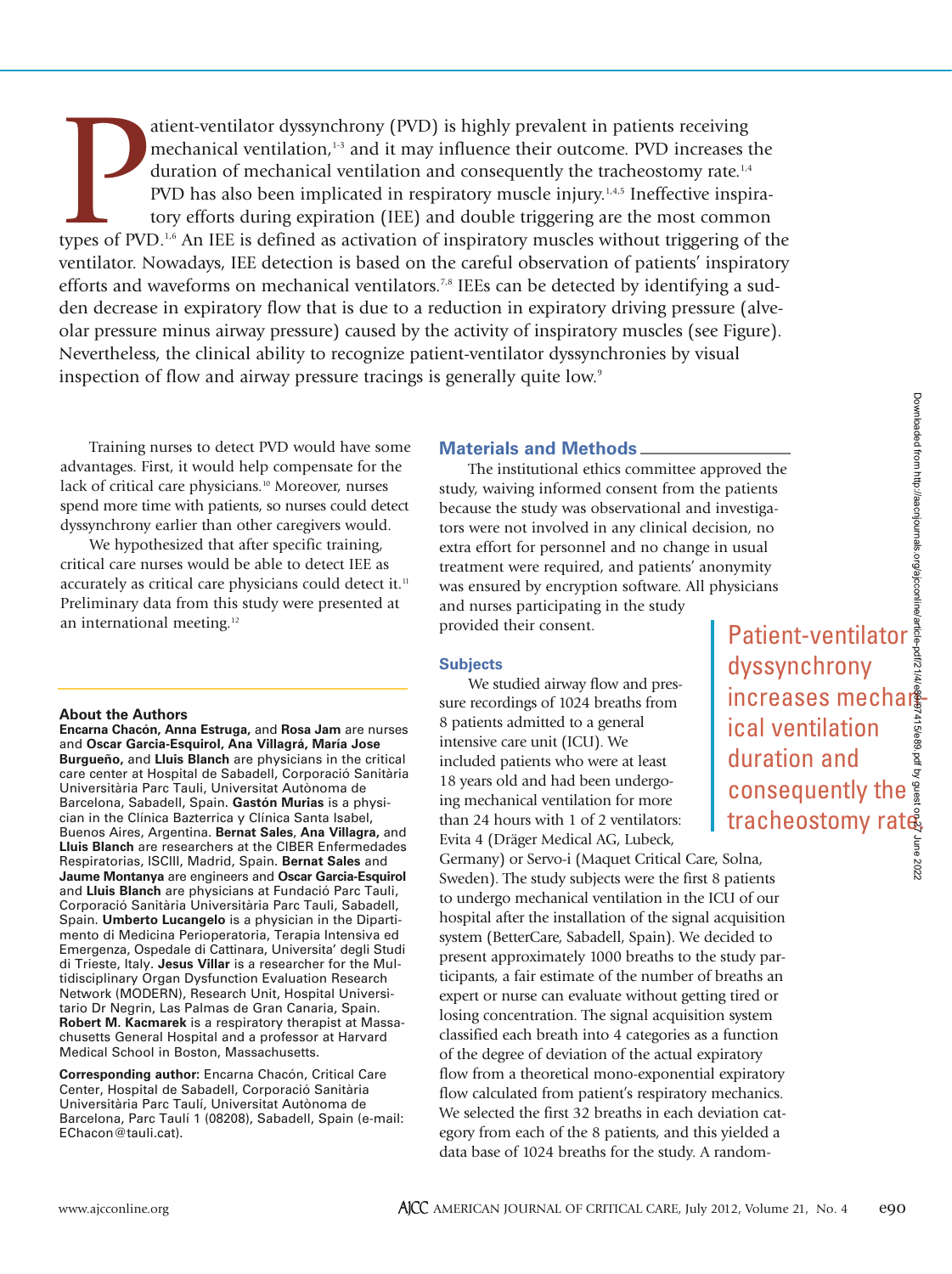

**Figure** Flow, airway pressure (Paw), and tidal volume  $(V<sub>T</sub>)$  waveforms from a patient with obstructive lung disease receiving mechanical ventilation on assisted volume-controlled mode. Ineffective inspiratory efforts during expiration (IEE) can be observed in the flow tracing (arrows). IEE can be detected by identifying a sudden decrease in expiratory flow that is due to a reduction in expiratory driving pressure caused by inspiratory muscle activity followed by an increase in expiratory flow due to inspiratory muscle relaxation, and not followed by a ventilator breath. The most frequent reason for IEE is air trapping and associated auto-positive end-expiratory pressure.

> ized sequence of the 1024 JPEG images showing airflow and airway pressure was presented to experts and nurses.

## **IEE Analysis by Experts**

A computer program randomly presented each breath as a JPEG image depicting airflow and airway pressure to 5 intensivists with extensive experience

in mechanical ventilation. Individually, each expert, blinded to the others' response, categorized each selected breath as an IEE, not an IEE, or unknown (when he or she could not establish whether a breath was an IEE). At least 3 valid responses from the experts (not classified as unknown) were required to finally label a breath as IEE or not IEE. Breaths without 3 valid responses and those labeled unknown were evaluated in consensus. During consensus evaluation, these breaths were presented to all the experts on a big screen in a room and they were encouraged to discuss why they considered it an IEE or not. After discussion, the experts were again asked for a decision. Breaths in which at least 3 experts did not provide a valid response after discussion and breaths for which the winning decision did not achieve at least 4 votes were discarded from the analysis.

## **Nurses' Evaluation**

We invited staff nurses from our ICU with more than 4 years' experience in general care of critically ill patients to participate in this study, and 2 of them agreed to be trained and to participate in the study. The breaths that had been categorized by the experts as IEE or not IEE were presented to these 2 specifically trained nurses, who were asked to categorize each breath as IEE, not IEE, or unknown.

# **Nurses' Training**

The 2 participating nurses were provided with literature about patient-ventilator interaction and were then trained (2 hours/day for 20 days) to detect IEE by observing respiratory mechanics and pressure and flow measurements. During the training period, the nurses participated in mechanical ventilation rounds and received theoretical (lectures) and practical (measurement analysis) guidance.

## **Statistical Analysis**

The opinion reached by consensus of the 5 critical care experts was considered the reference standard against which the nurses' opinions would be tested. Thus, a true-positive result was defined as a breath classified as an IEE by the experts and the nurse, a true negative as a breath classified as not an IEE by the experts and the nurse, a false positive as a breath classified as an IEE by the nurse but not by the experts, and a false negative as a breath classified as an IEE by the experts but not by the nurse. Standard formulas were used to calculate sensitivity, specificity, positive predictive value (PPV), and negative predictive value (NPV). Agreement between (1) individual expert's assessment and the assessment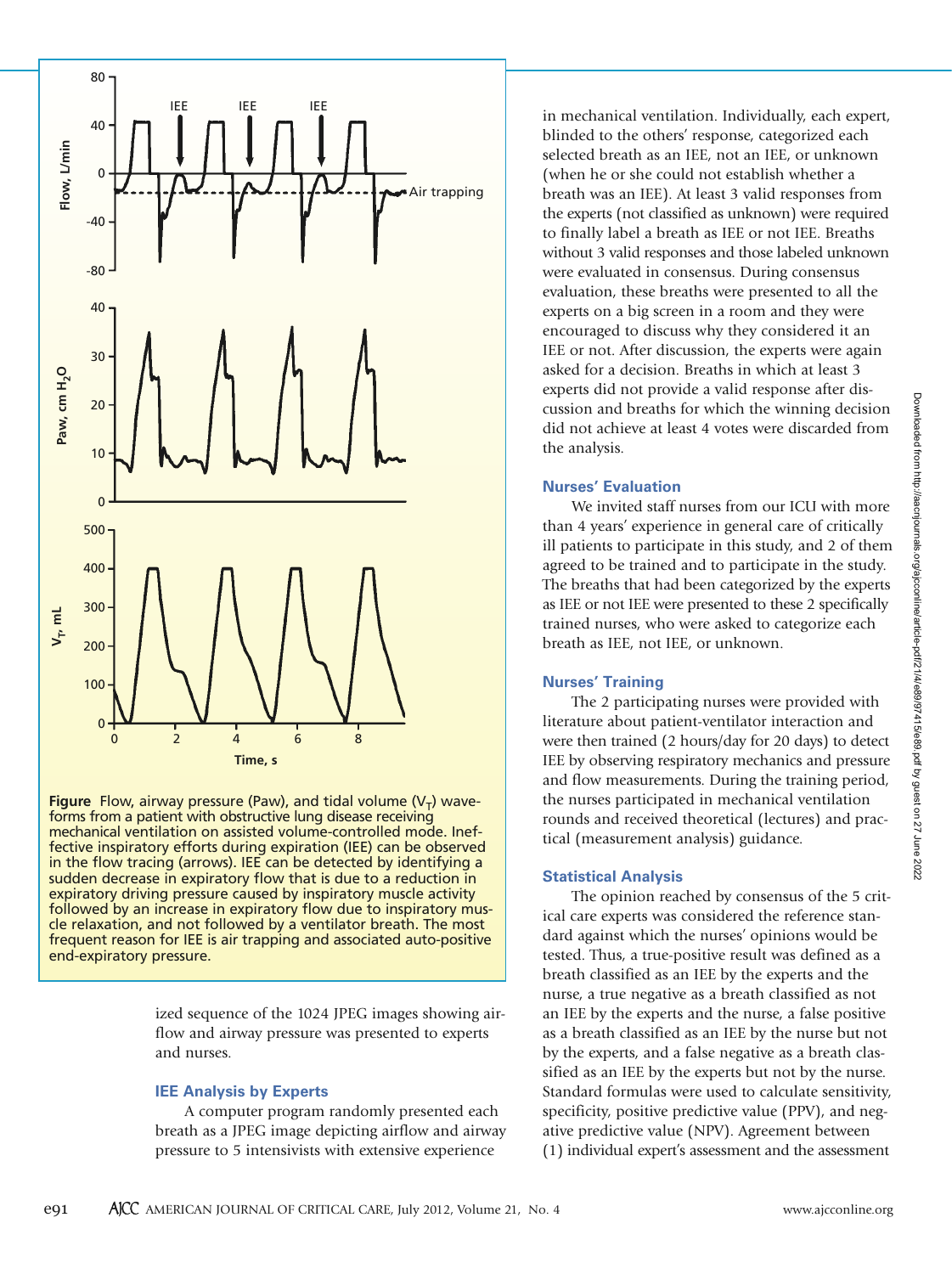reached by consensus and (2) individual nurse's assessment and the assessment reached by consensus was analyzed with the Cohen κ statistic (SPSS 19.0 software, IBM, Armonk, New York). A κ between 0.41 and 0.75 was considered good, and a κ higher than 0.75 was considered excellent.<sup>13</sup>

## **Results**

Experts failed to reach a consensus on 17 of the 1024 study breaths (1.7%), so these breaths were discarded from the analysis. Experts found 271 IEEs in the 1007 study breaths. The mean κ between individual experts' response and the consensus response was 0.85 (SD, 0.08).

The first nurse classified 22 breaths (2.2%) as unknown, and the second nurse classified 37 breaths  $(3.7\%)$  as unknown. Results for the first nurse  $(n=985)$ were as follows: sensitivity, 92.5%; specificity, 98.3%; PPV, 95.4%; NPV, 97.1%; and κ, 0.92 (95% CI, 0.89- 0.94). Results for the second nurse  $(n = 970)$  were as follows: sensitivity 98.5%; specificity, 84.7%; PPV, 70.7%; NPV, 99.3; and κ, 0.74 (95% CI, 0.70-0.78).

# **Discussion**

Our main findings are that experienced ICU nurses are able to detect IEEs after special training with similar accuracy to critical care experts in mechanical ventilation.

Although ventilator performance has improved in recent years, detecting PVD still requires highly trained personnel, which are scarce, so PVDs often go undetected.1-3 This is an issue of concern because PVD may influence outcome. Thille et al<sup>1</sup> studied 62 patients receiving mechanical ventilation for more than 24 hours who were able to trigger all the ventilator's breaths during assisted-control ventilation. Patients with an asynchrony index (the number of asynchrony events divided by the total respiratory rate expressed as a percentage) higher than 10% required more time receiving mechanical ventilation (25 days vs 7 days), were more likely to require more than 1 week of mechanical ventilation (87% vs 49%), and had a higher rate of tracheostomies (33% vs 4%). Similarly, de Wit et al<sup>5</sup> noted that patients with an ineffective triggering index of 10% had longer duration of mechanical ventilation, worse 28-day ventilator-free survival, and longer ICU and hospital stays. Moreover, one of the main aims of mechanical ventilation is to decrease the load on respiratory muscles, but PVD can actually increase the load on inspiratory muscles instead. Leung et al $14$  studied 11 patients (8 with chronic obstructive pulmonary disease) and reported that during IEE the diaphragmatic pressure-time product was 38% higher than during triggered breaths.

Many tasks traditionally performed by physicians can be done by nurses. For instance, Shum et al<sup>15</sup> showed that specifically trained nurses can perform flexible sigmoidoscopy safely and effectively. Bambi et al<sup>16</sup> reviewed the literature and found support for

implementing advanced nurse practitioners in emergency departments to screen patients and reduce waiting times for patients with minor ailments. We found that, after specific training, nurses were able to detect IEE with similar accuracy to highly trained physicians, although the responses of the 2 nurses differed. In fact, we compared each nurse's ratings against the ratings of a board of physicians with extensive experience in mechanical ventila-

tion, so our design could be considered biased against the 2 nurses. Nevertheless, the nurses' results were very good.

Colombo et al<sup>9</sup> tested the accuracy of highly experienced ICU physicians and first-year ICU residents at detecting PVD against a reference standard of diaphragmatic electromyography. Neither experienced nor less experienced physicians were specifically trained in detecting PVD, and their results were very poor (although experienced physicians' results were slightly better) compared with the results of our specifically trained nurses. This finding suggests that specific training and the use of dedicated algorithms<sup>11</sup> could be more important than previous experience for detecting IEE. Training nurses to detect IEE could have a marked effect on patient care: because nurses usually spend more time at an individual patient's bedside than physicians, IEE could be detected and resolved earlier. Furthermore, this added responsibility might help increase critical care nurses' job satisfaction and reduce turnover.

Some limitations of this study must be mentioned. First, although the nurses participating in this study did not have previous specific training in mechanical ventilation, they did have extensive experience in critical care and were highly motivated to participate in this project. These factors could be an inherent bias of the study. Thus, it is uncertain

whether the same results could be achieved with nursing staff who have less experience in critical care or who are less motivated in the project. Second, our design was intended to study only the ability of

**Experienced** intensive care unit nurses are able to detect ineffective inspiratory efforts after special training.

Ineffective trigger-

ing may increase respiratory muscle load and length of

hospital stay.